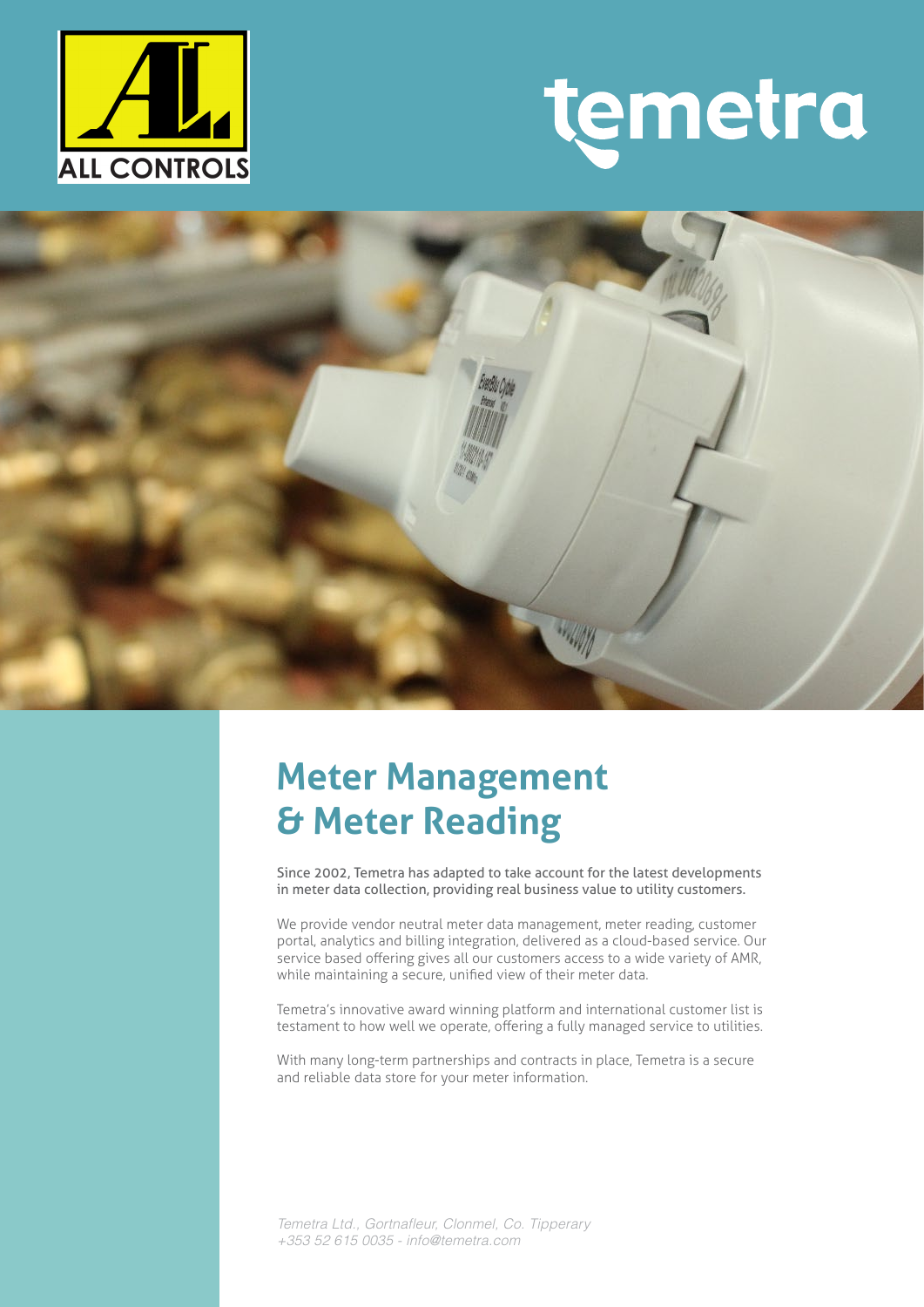

## **Data Management**

*Vendor neutral data collection & storage*

Temetra provides the tools to efficiently read and store your meter data, providing maximum benefit from this information. Our MDM can power radio and fixed networks, encompassing the wide variety of extended data available from AMR.

high-availability data store built for the volume of data associated with smart metering.

We keep up to date with industry advancements in meter reading and extended data, migrating data as required, while maintaining consistent user interface and API.

We are ISO27001 accredited, and registered as a data processor with the Data Protection Commissioner.



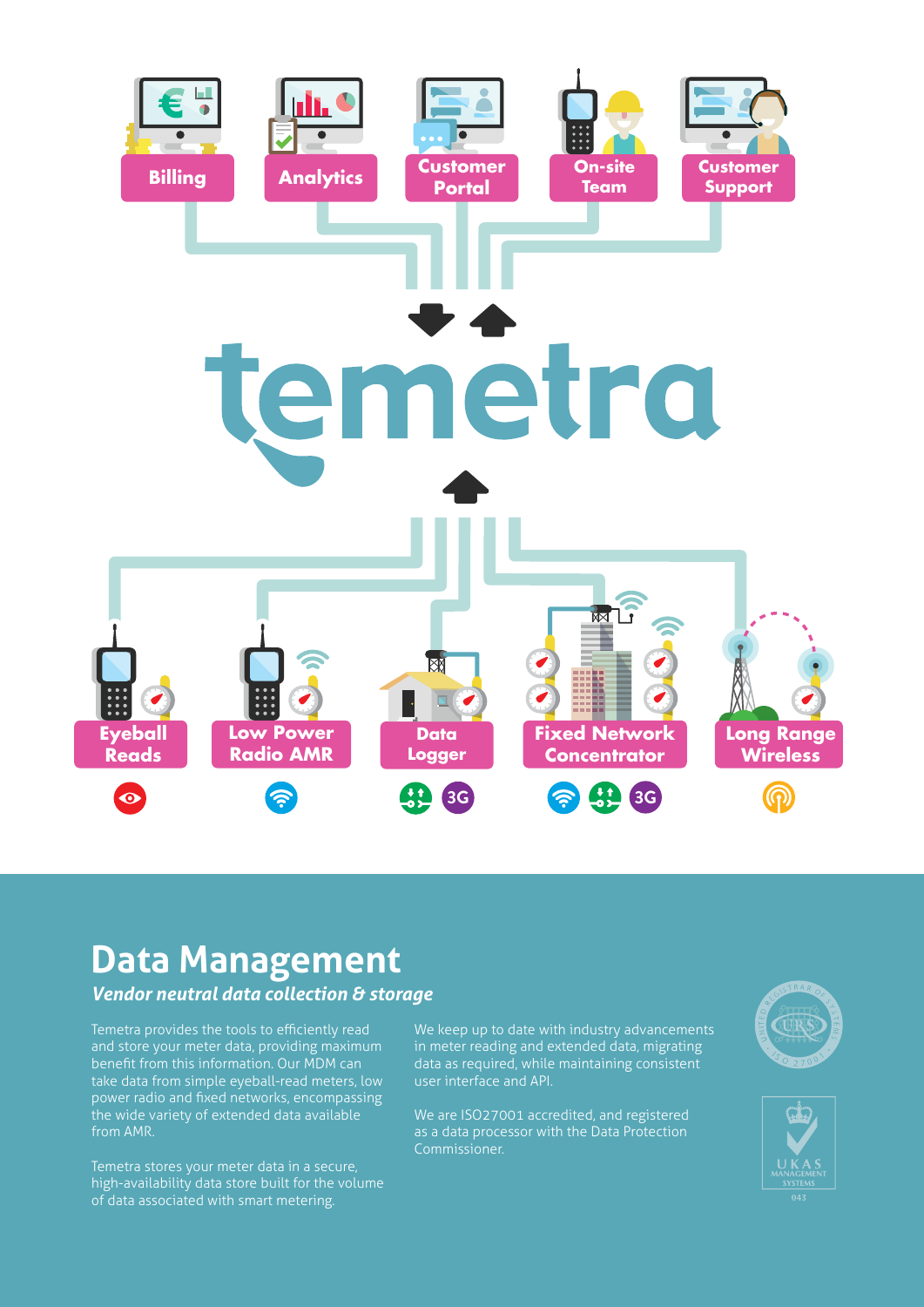

### **Single Repository** *Choose your AMR & AMI without compromise*

Temetra provides a neutral platform to store your meter data, incorporating basic index information and vendor specific extended data.

Whether you need to read more than one low power radio transponder from a single handheld, or simply unify your fixed network and field-collected data, single repository.

**Big networds i men** 

#### **Geo Routing** *Innovative work allocation system*

**Chemich** 

Digital

Improve the efficiency of your meter reading teams using Temetra's innovative set of planning and allocation tools.

**Fair** 

Assign work geographically, taking into account complex read windows, special requirements, and route the meters sequentially based on where the meter readers are, rather than pre defined start positions.



#### **Temetra Reader** *Handheld meter reading*

platform to capture not just the basic meter reading, but

in to a single vendor, or cope with legacy AMR during a